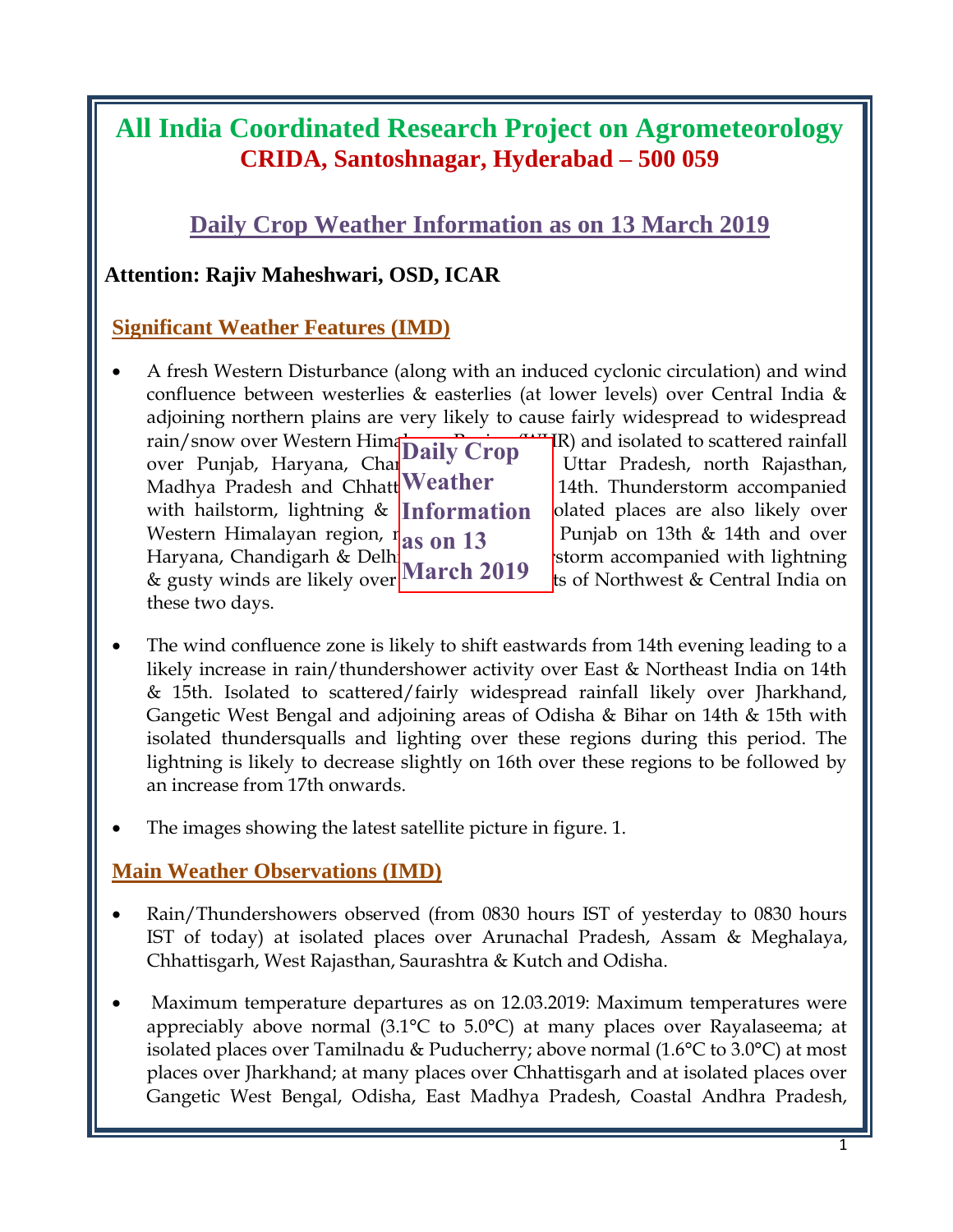Telangana and Kerala. They were markedly below normal (-5.1°C or less) at isolated places over West Rajasthan; appreciably below normal (-3.1°C to -5.0°C) at many places over East Rajasthan; at a few places over Haryana, Chandigarh & Delhi; at isolated places over Gujarat Region & Himachal Pradesh; below normal (-1.6°C to - 3.0°C) at many places over Saurashtra & Kutch; at a few places over Punjab and Andaman & Nicobar Islands and at isolated places over Jammu & Kashmir, West Madhya Pradesh and Konkan & Goa and near normal over rest parts of the country.

- Yesterday, the highest maximum temperature of 40.2°C was recorded at Anantapur (Rayalaseema) over the country.
- Minimum temperature departures as on 13.03.2019: Minimum temperatures are appreciably above normal (3.1°C to 5.0°C) at most places over Chhattisgarh; at a few places Gangetic West Bengal, Jharkhand, Odisha; at isolated places over West Rajasthan, East Uttar Pradesh and East Madhya Pradesh; above normal (1.6°C to 3.0°C) at many places over Assam & Meghalaya, Bihar, Marathwada, Vidarbha, Telangana, North Interior Karnataka, Coastal Andhra Pradesh; at isolated places over Sub- Himalayan West Bengal & Sikkim, Arunachal Pradesh, Tripura, Haryana, Chandigarh & Delhi and Madhya Maharashtra. They are appreciably below normal (-3.1°C to -5.0°C) at isolated places over Himachal Pradesh ; below normal (-1.6°C to -3.0°C) at a few places over Jammu & Kashmir, East Rajasthan, West Madhya Pradesh, at isolated places over Gujarat Region and Kerala and near normal over rest parts of the country.
- The lowest minimum temperature of 8.4°C recorded at Lakhimpur Kheri (East Uttar Pradesh) over the plains of the country.

#### **Weather Warning during next 5 days (IMD)**

- 13 March (Day 1): Thunderstorm accompanied with hailstorm, lightning & gusty winds at isolated places very likely over Jammu & Kashmir, Himachal Pradesh, north Rajasthan and Punjab. Thunderstorm accompanied with lightning & gusty winds at isolated places very likely over Uttrakhand, Haryana, Chandigarh & Delhi, Madhya Pradesh, Chhattisgarh and north Coastal Andhra Pradesh.
- 14 March (Day 2): Thunderstorm accompanied with hailstorm, lightning & gusty winds at isolated places very likely over Jammu & Kashmir, Himachal Pradesh, Uttarakhand, Punjab, Haryana, Chandigarh & Delhi and north Rajasthan. Thunderstorm accompanied with lightning & gusty winds at isolated places very likely over Uttar Pradesh, East Madhya Pradesh, Chhattisgarh, Jharkhand, Bihar, Assam & Meghalaya, Nagaland, Manipur, Mizoram & Tripura, Sub-Himalayan West Bengal & Sikkim and Odisha.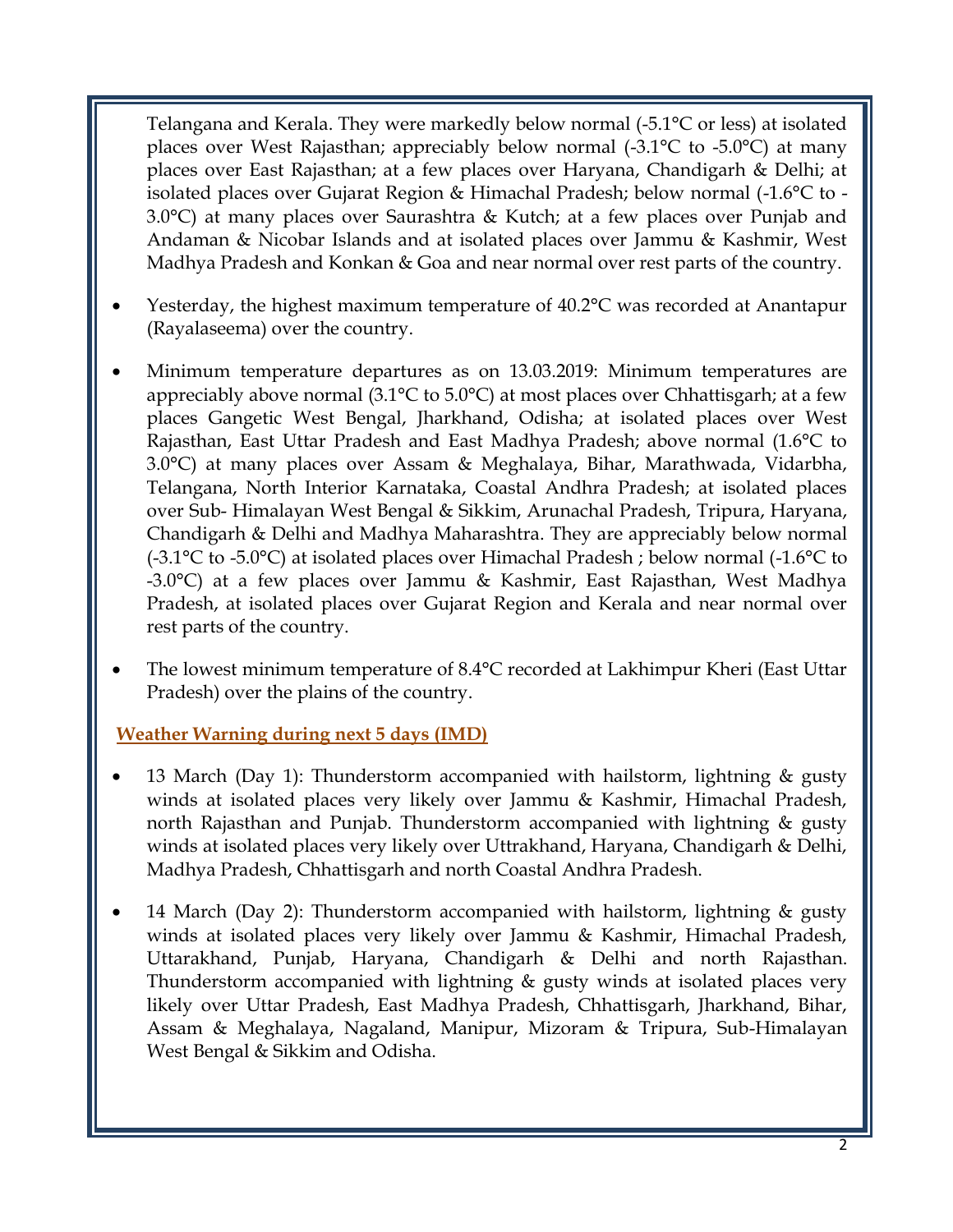- 15 March (Day 3): Thundersquall accompanied with lightning at isolated places very likely over Jharkhand and Gangetic West Bengal. Thunderstorm accompanied with lightning & gusty winds at isolated places very likely over Arunachal Pradesh, Assam & Meghalaya, Nagaland, Manipur, Mizoram & Tripura, Bihar, Sub-Himalayan West Bengal & Sikkim and Odisha.
- 16 March (Day 4): Thunderstorm accompanied with lightning & gusty winds at isolated places very likely over Arunachal Pradesh, Assam & Meghalaya, Nagaland, Manipur, Mizoram & Tripura, Vidarbha, Gangetic West Bengal and Jharkhand.
- 17 March (Day 5): Thundersquall accompanied with lightning & gusty winds at isolated places likely over north Odisha, Jharkhand and Gangetic West Bengal. Thunderstorm accompanied with lightning  $\&$  gusty winds at isolated places very likely over Assam & Meghalaya, Nagaland, Manipur, Mizoram & Tripura, Vidarbha, Chhattisgarh and East Madhya Pradesh.
- The weather outlook for the period of seven days *i.e* 13 to 20 March 2019 forecasted (*Provided by Real-Time Weather Forecasts from NOAA/NCEP collected from http://monsoondata.org/wx2/)* rain/thundershower may occur over West Rajasthan, Saurashtra & Kutch, Chhattisgarh, , Odisha and North Eastern States. (Fig. 2).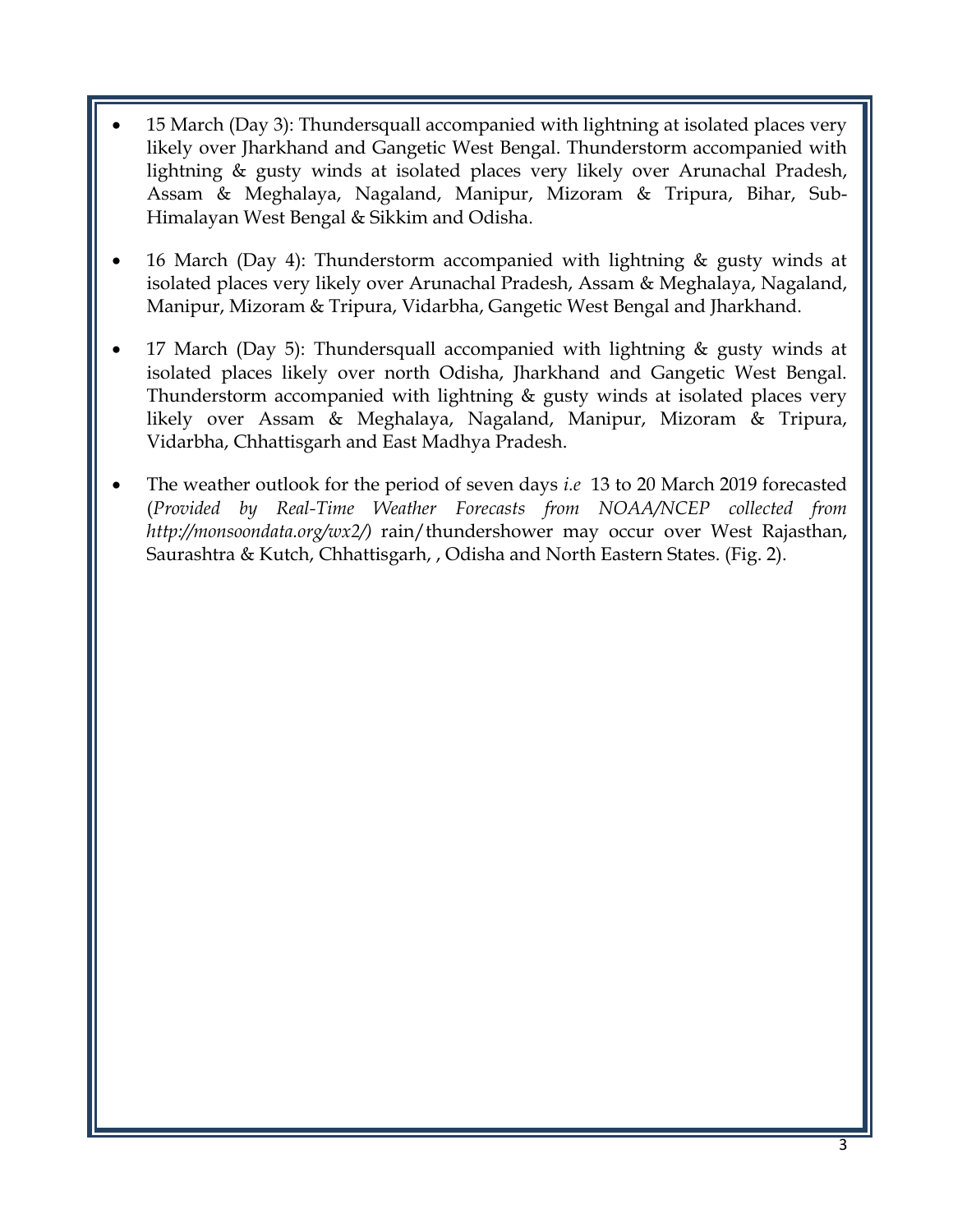# **Agricultural activities (AICRPAM-CRIDA)**

## **Konkan Region of Maharashtra**

#### **Weather condition:**

Light rainfall received in Konkan region of Maharashtra state during past few days. The Maximum and minimum temperatures are ranged from 28.0 to 35.0°C and 12.0 to 16.5°C, respectively.

## **Contingency measure:**

- Groundnut: There is possibility for incidences of leaf miner in groundnut, if incidence is notice spray Quinalphos 25%EC @ 20 ml. or Lambda cyhaothrin 5%EC @ 6 ml per 10 liter of water
- Mango: Due to variation in temperature there is possibility of fruit drop of mango hence, provide irrigation for alphonso mango @ 150 to 200 lit. of water at fortnight interval for 3 to 4 times to reduce fruit drop and increase the size of fruits. Also use straw mulch to reduce evaporation. The pre harvest bagging with News paper bag at marble stage increases the fruit weight, pulp weight, produce spongy tissue free fruit, controls incidence of mealy bug on fruits and produces spotless fruits of mango. Provide support to newly planted mango graft, as there is forecast of high wind velocity. Provide irrigation to newly planted mango orchard and new growth below graft union should be removed regularly.
- Cashewnut: If nuts are ready for harvesting, harvest the mature nuts and dry in the sun for 7 to 8 days to bring down the moisture content. Prepare different processed product from cashew apple. Provide support to newly planted cashew graft, as there is forecast of high wind speed. Provide irrigation to newly planted cashew orchard and new growth below graft union should be removed regularly.
- Coconut: Due to increase in maximum temperature, provide irrigation to coconut orchard at 5 to 6 days interval. Provide support and shade to newly planted coconut orchard. For control of adults and grubs of rhinoceros beetle spray the FYM pits with Chlorpyriphos 20 ml in 10 lit of water at two months interval.
- Milch animal /goat/poultry: Provide clean and hygienic drinking water to farm animals. The temperatures during day are increasing hence protect poultry birds from heat.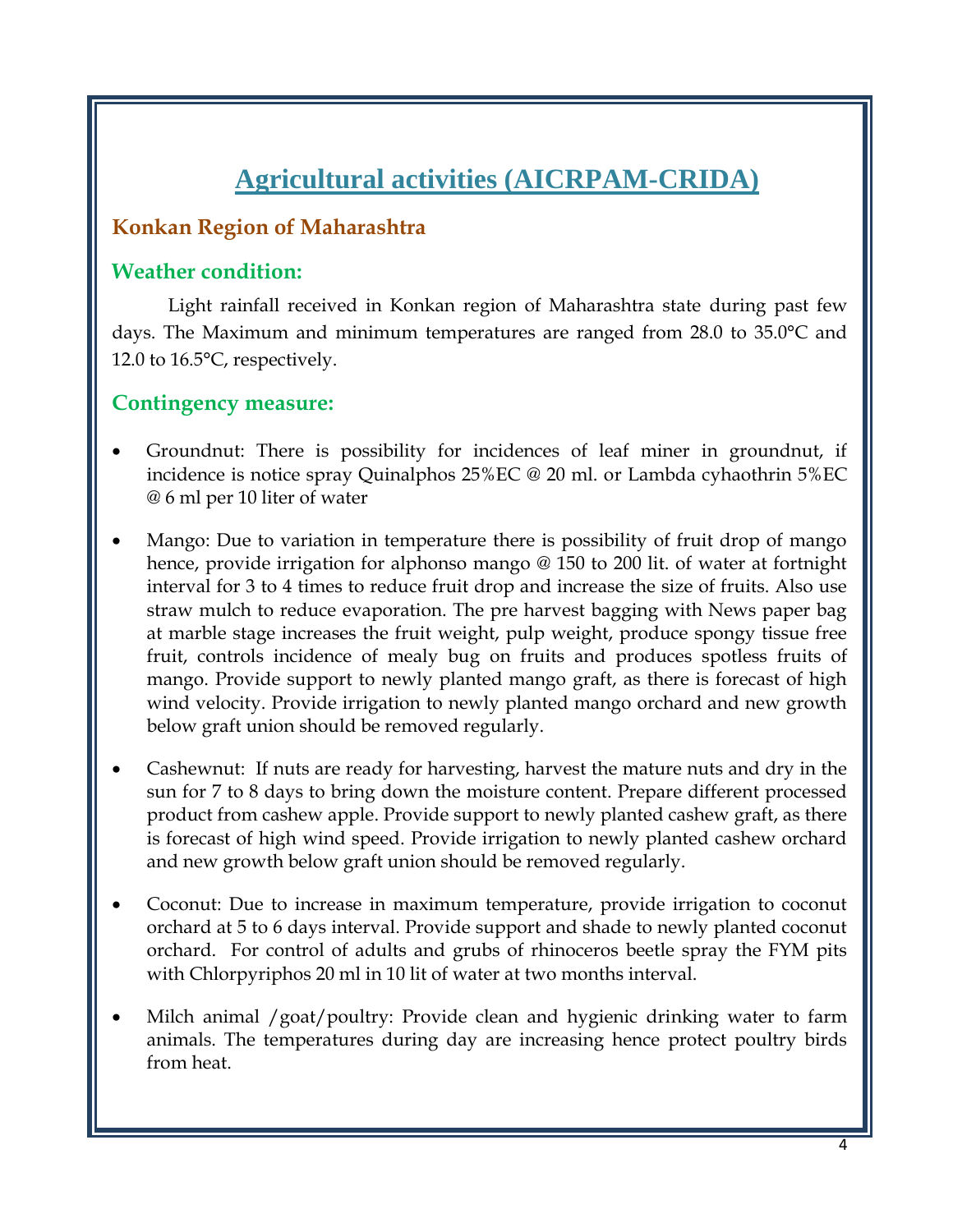